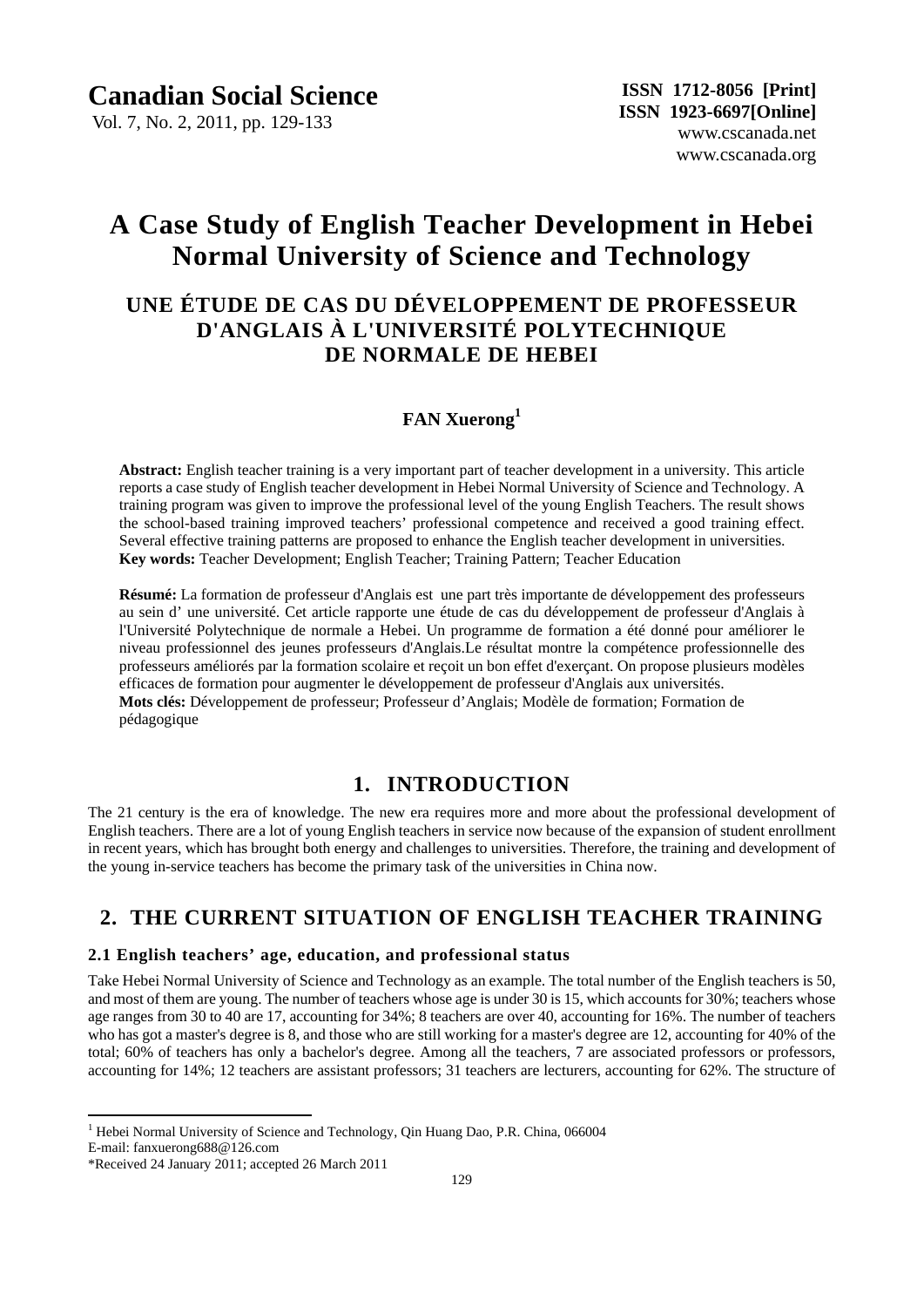the professional status of English teachers in this university is relatively reasonable, which help to facilitate English teaching in full scale.

This teaching team is relatively young. On the one hand, the teachers have comprehensive modern knowledge, strong language skills, quick thinking capacity and energy. On the other hand, they are not experienced, weak in the teaching practice and pedagogical research, and inflexible in choosing teaching method, which could not meet the teachers' requirement of higher education.

#### **2.2 The current situation of English teacher training**

The university started to enroll English major students in 2002. Since then, 30 English teachers have participated in various educational training programs. Among them, two have the opportunity to go abroad. One of them went to the United Kingdom to work for a Master Degree. 15 took part in the training program for PETS. 18 participated in the English Teaching Theory and Practice Seminar organized by the Foreign Language Teaching and Research Press. 12 participated in "English Teaching Seminar" organized by the Higher Education Press. A questionnaire was given to all the teachers who had attended different training programs. The changes of the teachers before and after training are showed as follows.

| Table 1: Teachers' Changes before and after Training |               |                   |                        |  |  |  |  |  |
|------------------------------------------------------|---------------|-------------------|------------------------|--|--|--|--|--|
| Reading & listening                                  | Not improved  | Improved slightly | Improved significantly |  |  |  |  |  |
| Percentage                                           |               | 70                |                        |  |  |  |  |  |
| Using English in class                               | Not improved  | Improved slightly | Improved significantly |  |  |  |  |  |
| Percentage                                           |               | 61                | 33                     |  |  |  |  |  |
| Background knowledge                                 | Low           | No difference     | Improved significantly |  |  |  |  |  |
| Percentage                                           |               | 87                | 13                     |  |  |  |  |  |
| Application of new teaching methods                  | <b>Seldom</b> | Normal            | Often                  |  |  |  |  |  |
| Percentage                                           |               | 57                | 43                     |  |  |  |  |  |
| The teaching methods learned                         | No help       | Help slightly     | Help significantly     |  |  |  |  |  |
| Percentage                                           |               |                   |                        |  |  |  |  |  |

The data in the table shows that the teachers' ability improved obviously after the relevant training of professional knowledge and education. However, because of the limited funds of the university, it is impossible to give all the teachers opportunities to attend training programs to develop themselves. Only a small group of teachers can get the chance to receive further education. In order to help more English teachers, especially young teachers to get a professional training, it is necessary to use the resources in the university to develop a school-based training program, in which the experienced teachers can help young teachers to develop professionally. Therefore, a school-based training program was conducted in Hebei Normal University of Science and Technology. A research group is formed, including both professional researchers and young inexperienced teachers, to improve the development of the teachers in the whole group.

### **3. SUBJECT AND RESEARCH METHOD**

All the participants in the project are from the Foreign Language Department, Hebei Normal University of Science and Technology. The research group consists of 3 professional teachers as instructors, 5 middle-aged teachers as guides, 15 young teachers as training participants. The experiment lasted for one year. After the experiment, the data is collected through a questionnaire and an interview.

### **4. PROCEDURE**

The research is about a school-based training program, a study organization set up at the Foreign Language Department. The research was done cooperatively by the teachers and researchers. At the beginning stage of the research, the professional researchers offered some help in dividing the participants into different groups of projects, drawing up plans, studying the systematic research methods, etc. Gradually they develop into a research group of mutual-support, mutual-learning and mutual-improvement.

The research was carried out under the training pattern of a combination of team coaching and individual coaching. During the first semester, the participants finished the theory learning period. They attended 8 different lectures and seminars about the basic theories of foreign language teaching. At the same time, the participants were asked to do some self-study assignments, which help to improve their theory level of foreign language teaching.

From the second semester, the participants are organized to do action research. The action research was focused on classroom instructions and classroom activities. First of all, the supervisors observed the young teacher's behaviors in classrooms, and wrote down their instructions and students' reactions in classrooms. During the break, the supervisors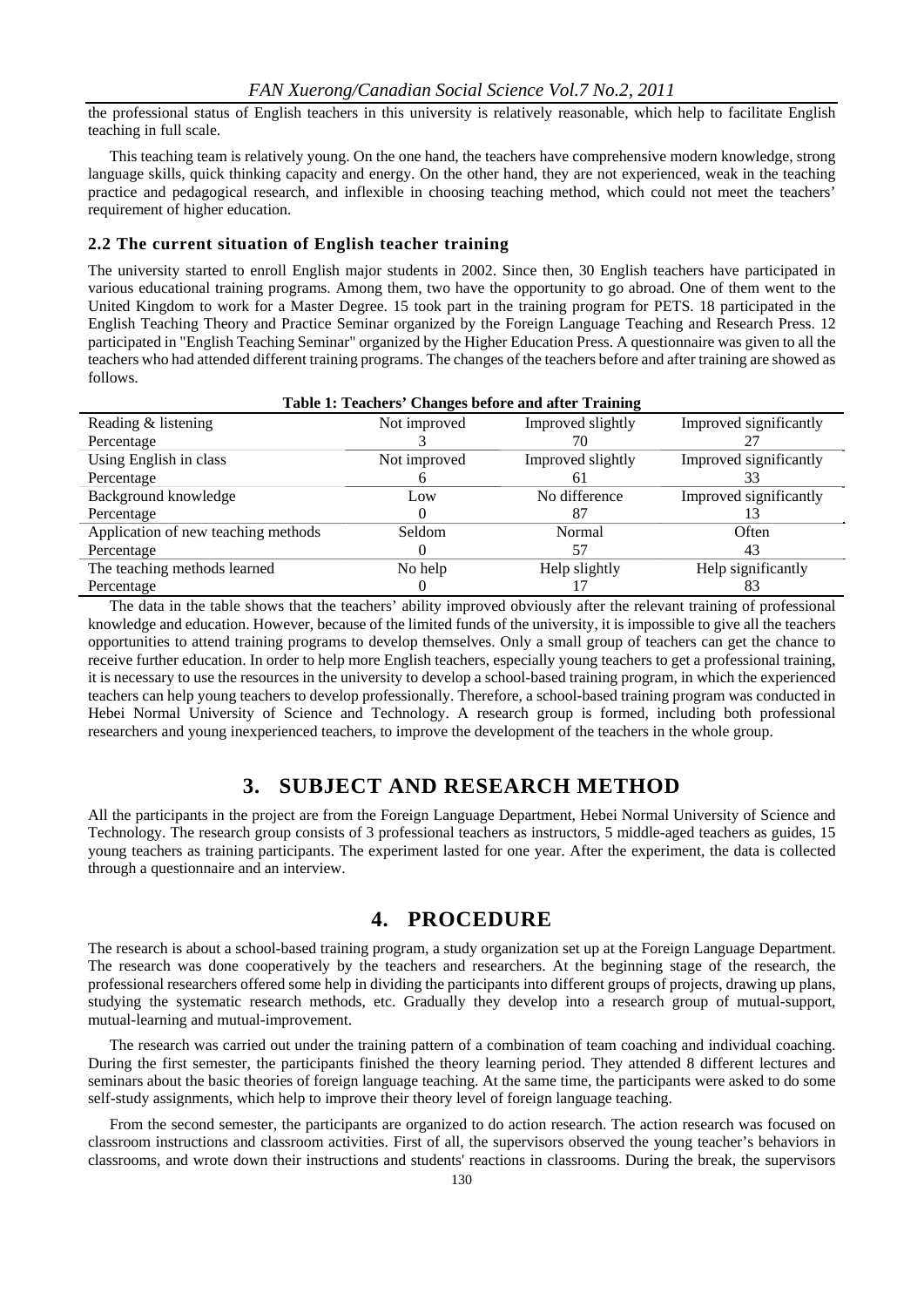gave advices at some obvious problems. After the class, the supervisors and the young teacher had a further discussion of the class, and come up with an improved solution to the problems, so as to help the young teacher to make some improvement in the teaching next day. Because the supervisees taught two or three classes of the same level, thus the repetitive action research can be done smoothly.

At the same time, the supervisees also took part in supervisors' research projects to learn research methods during this period. The supervisees were also encouraged and instructed to do research independently.

To make sure the research group function properly, measures were also taken to monitor the research by writing observation checklists, interview feedbacks, teaching dairies, study dairies, action research materials and research reports.

### **5. RESULT**

#### **5.1 The participation rate is high because the participants' enthusiasm is inspired**

The training program is practical and effective because the teachers can receive the training on the spot, which inspired the enthusiasm of the participants in the research. The questionnaire shows that 100% of the participants like the training program.

#### **5.2 The research explores a new school-based training mode for young English teachers**

Self-study pattern. The self-study pattern helps the participants to develop themselves based on their needs and specialties, which also enlarges their time and space of the training. During the training, the teachers are asked to do their own plans, or study under the guidance of the supervisor. The young teachers are also asked to read books of theory, write their ideas and experiences about teaching, communicate with other teachers and apply the theory into the teaching. Every young teacher is required to read one to two books of pedagogy every semester, and write down notes and their ideas. The time of self-study for the young teachers is no less than 200 hours in a year, with the monitoring and evaluation of the department.

Project research. By participating in doing a project, the participants have opportunities to study and research with other teachers to develop their professional level. For instance, the Foreign Language Department is doing two projects of the province and two projects of the university. By participating in projects in the training program, all the teachers are encouraged to do scientific research in their teaching.

*Reflective teaching.* This pattern accelerates the young teachers' development and improves professional level of the entire group by thinking about the teaching reflectively after class, revising teaching plans according to the feedbacks and writing reflective dairies.

*Lectures.* By inviting famous experts, professors and teachers from home and abroad to give lectures, the young teachers have opportunities to learn more teaching theories and broaden their horizons efficiently.

*Group discussion.* The teachers join in different groups and discuss the problems appeared in their teaching freely to find out solutions to the problems.

#### **5.3 The professional competence of the young teachers is improved greatly**

The data from the surveys (questionnaires and interviews) conducted in September, 2007 and September, 2008 shows that the professional competence of the young teachers is improved greatly.

a. The consciousness of the importance of teacher training and life-long learning is strengthened.

Question: "What role does school-based training program play in improving teachers' competence?" The result was showed as follows.

| Table 2: The Importance of the School-based Training |                |               |                |               |  |  |  |  |  |  |  |
|------------------------------------------------------|----------------|---------------|----------------|---------------|--|--|--|--|--|--|--|
|                                                      | very important | important     | medium         | not important |  |  |  |  |  |  |  |
|                                                      | $\frac{0}{0}$  | $\frac{0}{0}$ | $\frac{6}{10}$ | $\frac{0}{0}$ |  |  |  |  |  |  |  |
| before                                               | 5 33.3         | -40           | 2 13.3         | 2 13.3        |  |  |  |  |  |  |  |
| after                                                | 66.7           | 26.6          |                |               |  |  |  |  |  |  |  |

b. The professional competence of the young teachers is improved.

| Table 3: The Professional Competence of the Young Teachers before and after Experiment |  |               |   |               |  |                |  |               |  |  |  |
|----------------------------------------------------------------------------------------|--|---------------|---|---------------|--|----------------|--|---------------|--|--|--|
|                                                                                        |  | excellent     |   | good          |  | medium         |  | bad           |  |  |  |
|                                                                                        |  | $\frac{0}{0}$ | n | $\frac{0}{0}$ |  | $\frac{6}{10}$ |  | $\frac{0}{0}$ |  |  |  |
| before                                                                                 |  |               |   | 33.3          |  | -40            |  | 20            |  |  |  |
| after                                                                                  |  | 22 Z          |   | 40            |  | 20             |  |               |  |  |  |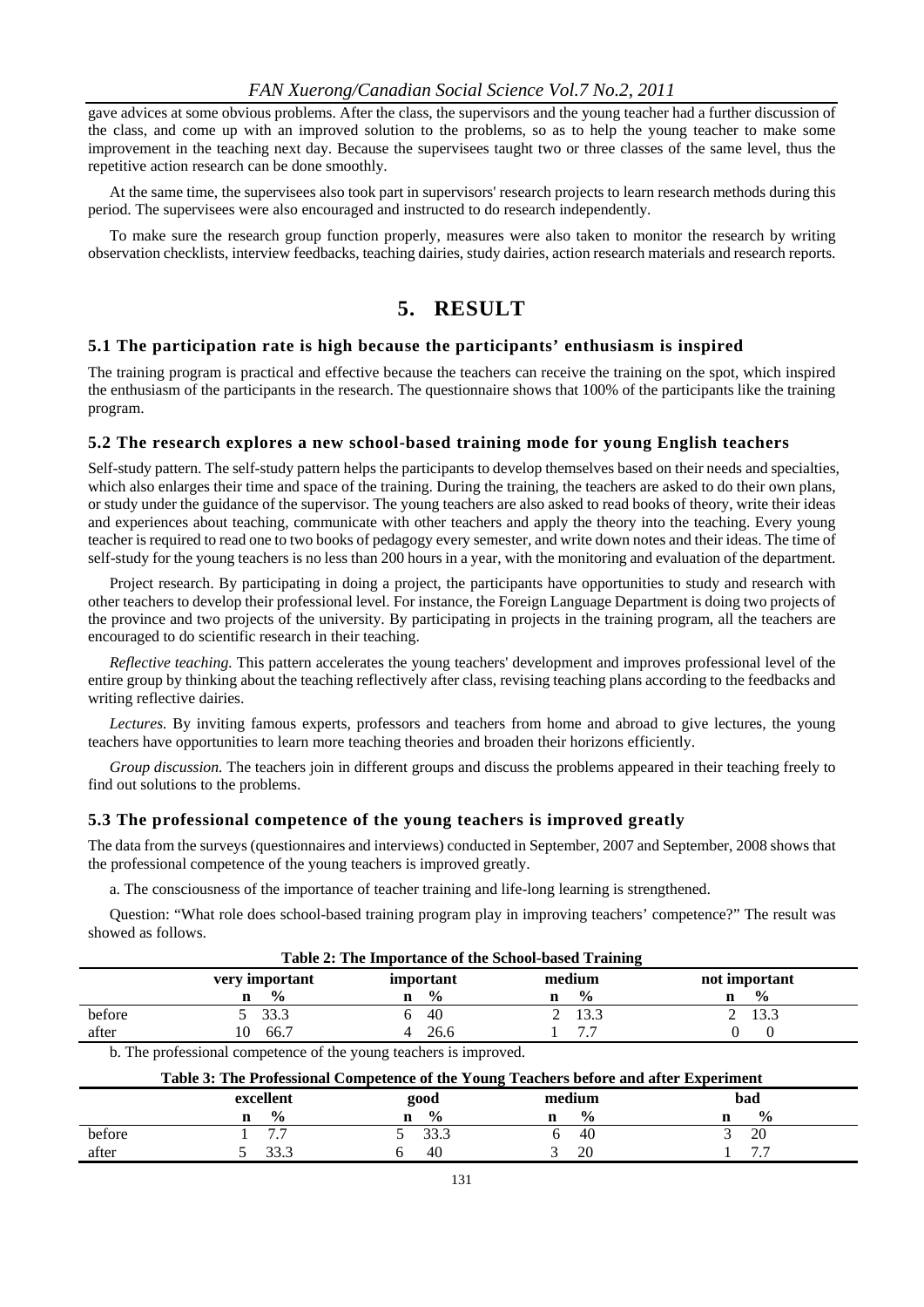Table 3 shows that the percentage of medium and bad in professional competence is decreased after the training, while the percentage of excellent is increased, which indicates that the abilities of the teachers have been strengthened after the training. The classroom observations and the interviews of students also show that the young teachers have made great progress in class management and teaching skills. Therefore, the school-based training pattern has shortened the period of young teachers' self-development and the improvement is obvious.

| Table 4: The Result of the Young Teachers' Research Level before and after Experiment |               |                                          |                                             |              |  |  |  |  |  |  |
|---------------------------------------------------------------------------------------|---------------|------------------------------------------|---------------------------------------------|--------------|--|--|--|--|--|--|
|                                                                                       | <b>Always</b> | <b>Sometimes with</b><br>published essay | <b>Sometimes</b><br>without published essay | <b>Never</b> |  |  |  |  |  |  |
| before                                                                                | 0 0           | 1 77                                     | - 7 7                                       | 13 86.7      |  |  |  |  |  |  |
| after                                                                                 | 5 33.3        | 4 30.8                                   | 5 33.3                                      | 1, 7.7       |  |  |  |  |  |  |

|  |  |  |  |  |  |  | c. The teachers show great interests in research, and their research level is developed. |  |  |  |  |  |  |  |  |
|--|--|--|--|--|--|--|------------------------------------------------------------------------------------------|--|--|--|--|--|--|--|--|
|--|--|--|--|--|--|--|------------------------------------------------------------------------------------------|--|--|--|--|--|--|--|--|

After the training, the young teachers are more willing in doing scientific research, and their research abilities and levels are improved.

#### **6. CONCLUSION AND DISCUSSION**

Hebei Normal University of Science and Technology is a provincial university in Hebei province, China. There are 50 English teachers in Foreign Language Department in the university. Among them, 15 are under 30, accounting for 30% of the total. The teachers are in charge of the teaching of 12 classes of the English majors and all the non-English majors. Because of the lack of money, the teachers got very few chances to take part in the teacher training program off the job. However, by developing the school-based training program, we promoted the professional development of the young teachers in the university. The project is very effective in improving the quality of the entire teaching group in the university.

 The experiment is a success in solving some problems appeared in teacher training, such as the lack of funds and practicality. The results are as follows:

1) The management and teaching mode of the training program is scientific and practical.

 The management of the training program was based on the modern education concept, following the rules of teacher development and the principles of the teacher education. The training program is self-study centered and school-based, aiming at improving the professional level of all the teachers.

2) The training program has made best use of the local teaching resources.

The local teachers and researchers in the university are the major resources of the teacher training program in this experiment. In this way, the teachers can not only give full play to their professional knowledge and skill, they can also improve mutually in communicating with others and doing the research.

3) The training is very appropriate and effective.

The school-based training program meets the needs of young teachers and the situation of the university. The training patterns of the program are various. It made it easier to inspire the enthusiasm, initiative and creativity of the young teachers, which also makes the training more appropriate and effective.

In conclusion, the result shows that the experiment has achieved what had been expected. Further education of the young teachers is an important part of the teacher education in universities. The school-based training program is convenient to manage, cheap in expense, timesaving and effective. It has relatively little contradiction between work, study and training content. The participants were trained based on their needs. Therefore, the training program is very popular among the young teachers.

#### **7. PROBLEMS AND IMPLICATIONS**

This is a case study of English teacher development in Hebei Normal University of Science and Technology. Although the experiment achieved a lot, there are still some problems to be solved. The author hopes that the case study can bring some implications for further study of teacher development in the future.

1) The main factors that influence the school-based training program are the qualities of the academic leaders, supervisors, the teaching group and the conditions of the university. So it is necessary to change the ideas of the academic leaders and supervisors, strengthen their responsibilities and improve their professional level, so that the supervisors can actually become the leaders of the school-based teacher training.